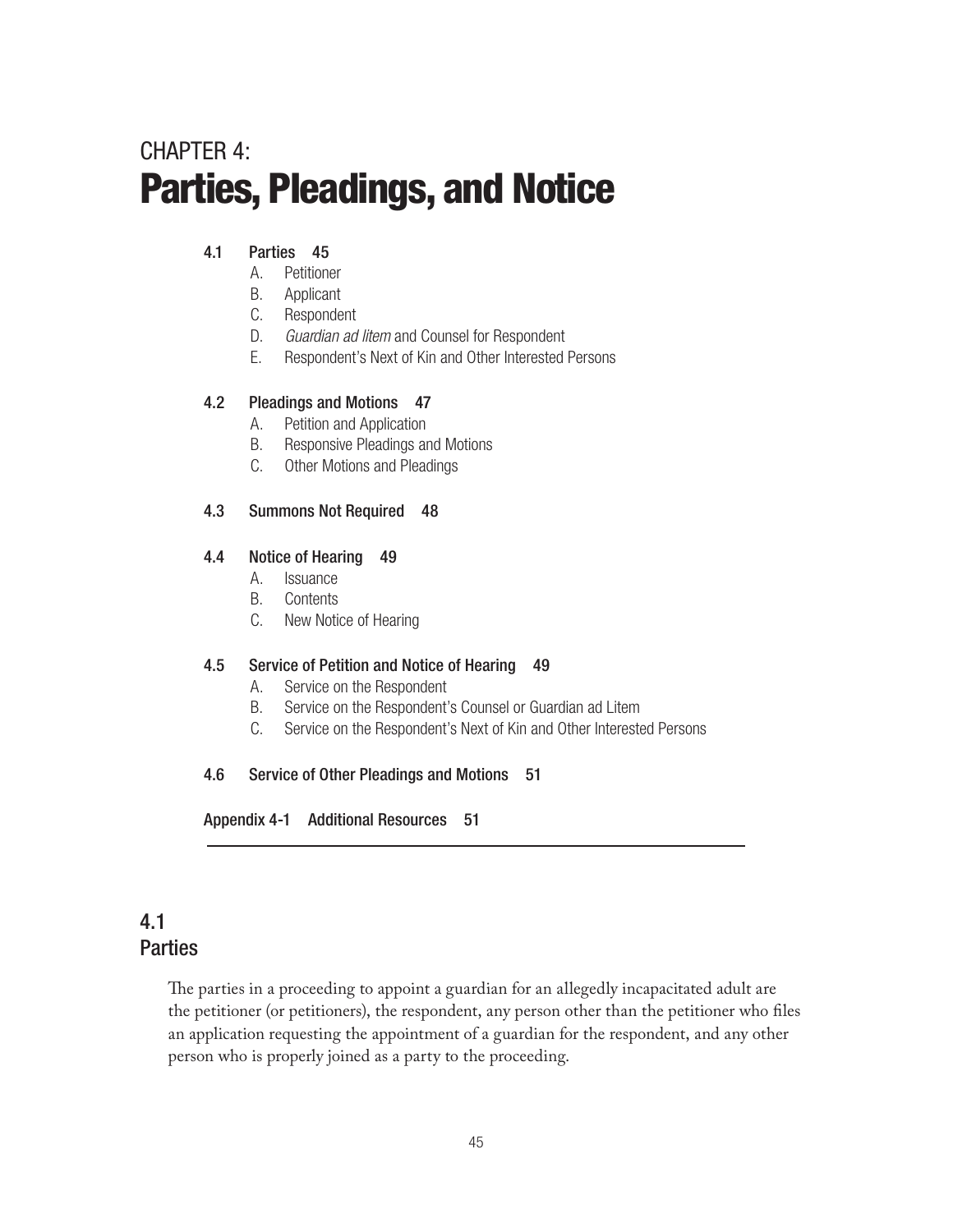#### A. Petitioner

Any individual, corporation, or other person, including a nonresident petitioner, a disinterested public agent, or any state or local human services agency acting through its authorized representative, may file a petition seeking a determination of a respondent's incapacity and the appointment of a guardian for the respondent. G.S. 35A-1104; G.S. 35A-1210.

Although guardianship proceedings often are initiated by the spouse, an adult child, a relative, or friend of the respondent, there is no requirement that the petitioner have any particular relationship to the respondent.

Although guardianship proceedings may be initiated by a county social services department or other human services agency, state law does not expressly require county social services departments or other human services agencies to initiate proceedings to appoint guardians for allegedly incapacitated adults or to provide legal, financial, or social services to allegedly incapacitated adults or their families in connection with guardianship proceedings.

*Practice Note:* Although G.S. Chapter 35A does not require a county social services department to initiate an adult guardianship proceeding, Article 6 of G.S. Chapter 108A does require county social services departments to respond to reports regarding the abuse, neglect, or exploitation of disabled adults and to provide protective services, including, in certain circumstances, guardianship services, to disabled adults who need protective services.

#### B. Applicant

Any individual, corporation, disinterested public agent, or state or local human services agency may file an application for the appointment of a guardian for an allegedly incapacitated adult. G.S. 35A-1210. An application for the appointment of a guardian for an allegedly incapacitated adult may be joined with or filed subsequently to the filing of a petition seeking a determination of the respondent's incapacity. G.S. 35A-1210. When an application for the appointment of a guardian for an allegedly incapacitated adult is filed by a person other than the petitioner who filed a petition seeking a determination of the respondent's incapacity, the applicant, as well as the petitioner, is a party to the proceeding.

#### C. Respondent

The allegedly incapacitated adult who is the subject of a pending guardianship proceeding is a party to the proceeding.

#### D. *Guardian ad litem* and Counsel for Respondent

Although G.S. 35A-1109 requires that a respondent's counsel or *guardian ad litem* be served with the petition and notice of hearing in a guardianship proceeding, and other provisions of G.S. 35A authorize the respondent's counsel or *guardian ad litem* to exercise some or all of the respondent's rights as a party on the respondent's behalf, the respondent's retained or appointed counsel or *guardian ad litem* is *not* a party to the proceeding.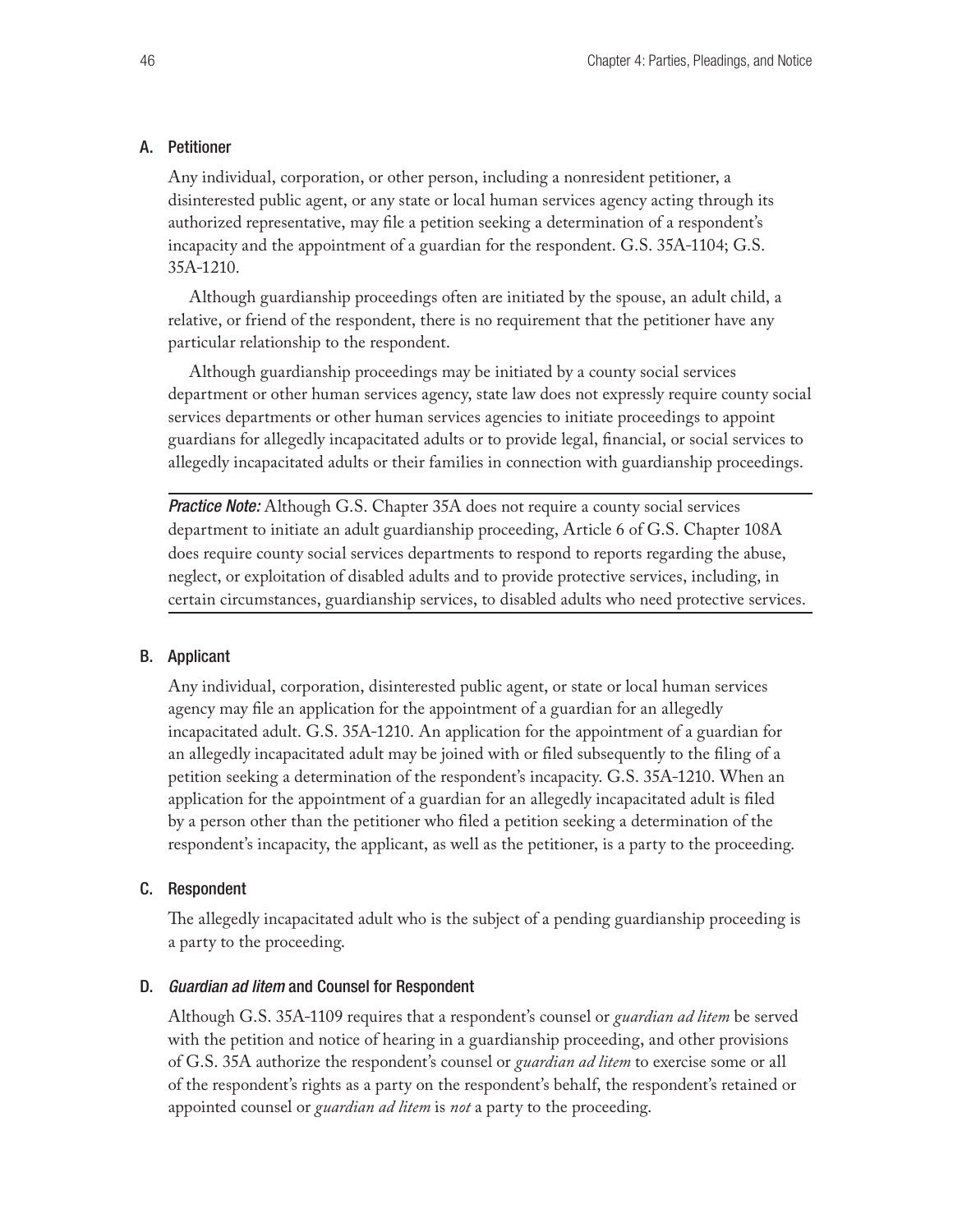#### E. Respondent's Next of Kin and Other Interested Persons

Although G.S. 35A-1109 requires that the respondent's next of kin and other interested persons as designated by the Clerk be given notice of a pending guardianship proceeding, those persons are not parties to the proceeding unless they or the Clerk take some additional action that results in their becoming or being joined as parties to the proceeding.

The respondent's next of kin or other interested persons may become parties to a pending guardianship proceeding by filing an application for the appointment of a guardian for the respondent pursuant to G.S. 35A-1210 or by filing a motion in the cause pursuant to G.S. 35A-1207. The Clerk also may join a person as a party in a pending guardianship proceeding in response to a motion to intervene pursuant to N.C. R. Civ. P. Rule 24.

# 4.2 Pleadings and Motions

#### A. Petition and Application

The primary pleadings in a proceeding to appoint a guardian for an allegedly incapacitated adult are the petition and an application for appointment of guardian (which may be joined with or filed subsequent to the filing of the petition). G.S. 35A-1106; G.S. 35A-1210. In most cases, the application for appointment of guardian is included in the petition seeking a determination of the respondent's incapacity.

The North Carolina Administrative Office of the Courts has developed a form (AOC-SP-200) that can be used as the petition and application in guardianship proceedings involving allegedly incapacitated adults.

**Verification.** G.S. 35A-1105 requires that a petition for the appointment of a guardian for an allegedly incapacitated adult be verified by the petitioner.

**Signing.** The petition must be signed by the petitioner or, if the petitioner is represented by an attorney, by the petitioner's attorney. N.C. R. Civ. P. Rule 11(a).

**Title.** As a matter of custom and practice, pleadings in guardianship proceedings generally are titled as "In re [Name of Respondent]," rather than "[Name of Petitioner] v. [Name of Respondent]."

*Contents.* G.S. 35A-1106 and G.S. 35A-1210 require that a petition for the appointment of a guardian for an allegedly incapacitated adult contain the following information to the extent that it is known to the petitioner:

- the petitioner's name, address, and county of residence;
- the petitioner's interest in the proceeding;
- the respondent's name, age, address, and county of residence;
- the name, address, and county of residence of any person who is the respondent's next of kin or who is known to have an interest in the proceeding;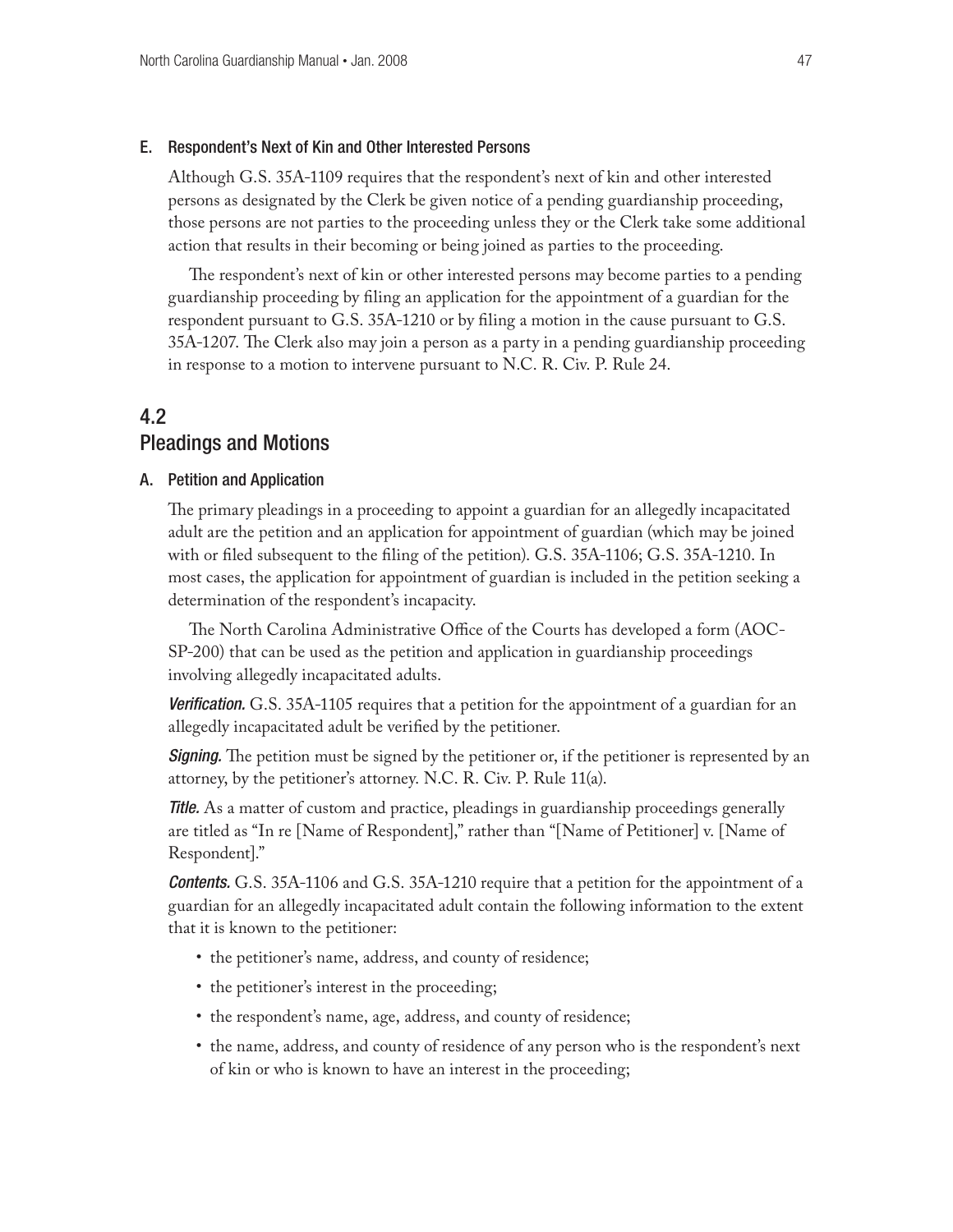- the facts that tend to show that the respondent is incapacitated and a statement of the reasons why a determination of the respondent's incapacity and the appointment of a guardian for the respondent are being sought;
- information regarding any adjudication of the respondent's incapacity by a court of another state if the petitioner is seeking a determination of incapacity on the basis of another court's order adjudicating the respondent's incapacity;
- whether the petitioner is seeking the appointment of a general guardian, guardian of the person, or guardian of the estate for the respondent;
- the name of the person, corporation, or disinterested public agent that is recommended as the respondent's guardian; and
- • a general statement of the amount or value of the respondent's income, receivables, property, assets, and liabilities.

#### B. Responsive Pleadings and Motions

G.S. Ch. 35A does not require the respondent, the respondent's attorney, or the respondent's *guardian ad litem* to file an answer or other pleading in response to a petition for the appointment of a guardian. A respondent or the respondent's counsel or *guardian ad litem*, however, may file an answer or motion to dismiss in response to a petition in a guardianship proceeding.

Because G.S. Ch. 35A is silent with respect to answers and motions to dismiss, it is unclear whether a respondent's answer or motion to dismiss must be filed within 10 days after service of the petition pursuant to G.S. 1-394 or whether it may be filed at any time on or before the date of the hearing to determine the respondent's incapacity. If a respondent files an answer or motion to dismiss, it must be served on all of the parties to the proceeding pursuant to N.C. R. Civ. P. Rule 5.

Failure to file an answer or motion to dismiss does not provide a basis for entering default or default judgment against the respondent pursuant to N.C. R. Civ. P. Rule 55.

#### C. Other Motions and Pleadings

G.S. 35A-1207 allows any "interested person" to file a motion in a pending guardianship proceeding regarding any matter that pertains to the guardianship. *See In re Ward*, 337 N.C. 443 (1994).

# 4.3 Summons Not Required

In most civil actions and special proceedings, the Clerk of Superior Court issues a summons that must be served on the defendant or respondent pursuant to N.C. R. Civ. P. Rule 4, and notifies the defendant or respondent that if he fails to file a timely answer or response to the complaint or petition, the plaintiff or petitioner will apply to the court for the relief sought in the complaint or petition.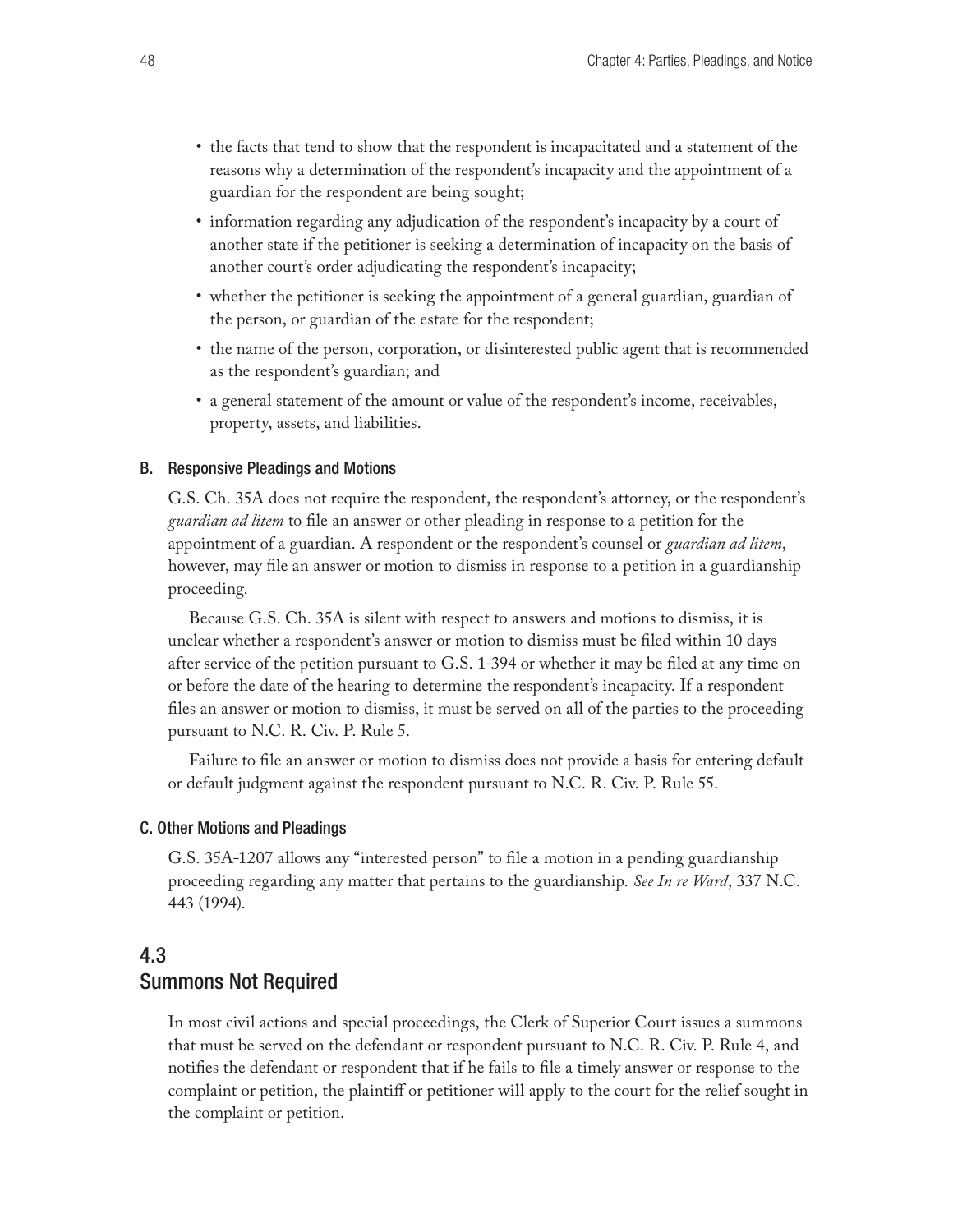The Clerk's office, however, does *not* issue a summons in a proceeding seeking the appointment of a guardian for an allegedly incapacitated adult. Instead, the notice of hearing issued and served pursuant to G.S. 35A-1108 and G.S. 35A-1109 serves the same function as, and dispenses with any necessity for, a summons. *See In re Barker*, 210 N.C. 617 (1936).

# 4.4 Notice of Hearing

#### A. Issuance

G.S. 35A-1108 requires the Clerk to issue a notice of hearing within five days after the petition is filed.

#### B. Contents

The notice of hearing must state the date, time, and place of the hearing. G.S. 35A-1108.

The North Carolina Administrative Office of the Courts (AOC) has adopted a form (AOC-SP-201) that is used by Clerks to provide notice of hearing in guardianship proceedings. The AOC form also notifies the respondent that a petition has been filed alleging that

- the respondent is incompetent and requesting that a guardian be appointed for the respondent;
- a *guardian ad litem* has been appointed for her;
- • she may retain, at her own expense, counsel to represent her in connection with the proceeding; and
- • she may file a written response to the petition with the Clerk at or before the time set for the hearing.

#### C. New Notice of Hearing

If a multidisciplinary evaluation or mediation is ordered after the initial notice of hearing is issued and, as a result, the date for the hearing is continued, the Clerk must issue a new notice advising the parties that the hearing has been continued and stating the reason for the continuance and the date, time, and place of the new hearing. G.S. 35A-1108(b).

## 4.5

### Service of Petition and Notice of Hearing

#### A. Service on the Respondent

Copies of the petition and the initial notice of hearing must be served on the respondent. G.S. 35A-1109. *See also In re Robinson*, 26 N.C. App. 341 (1975).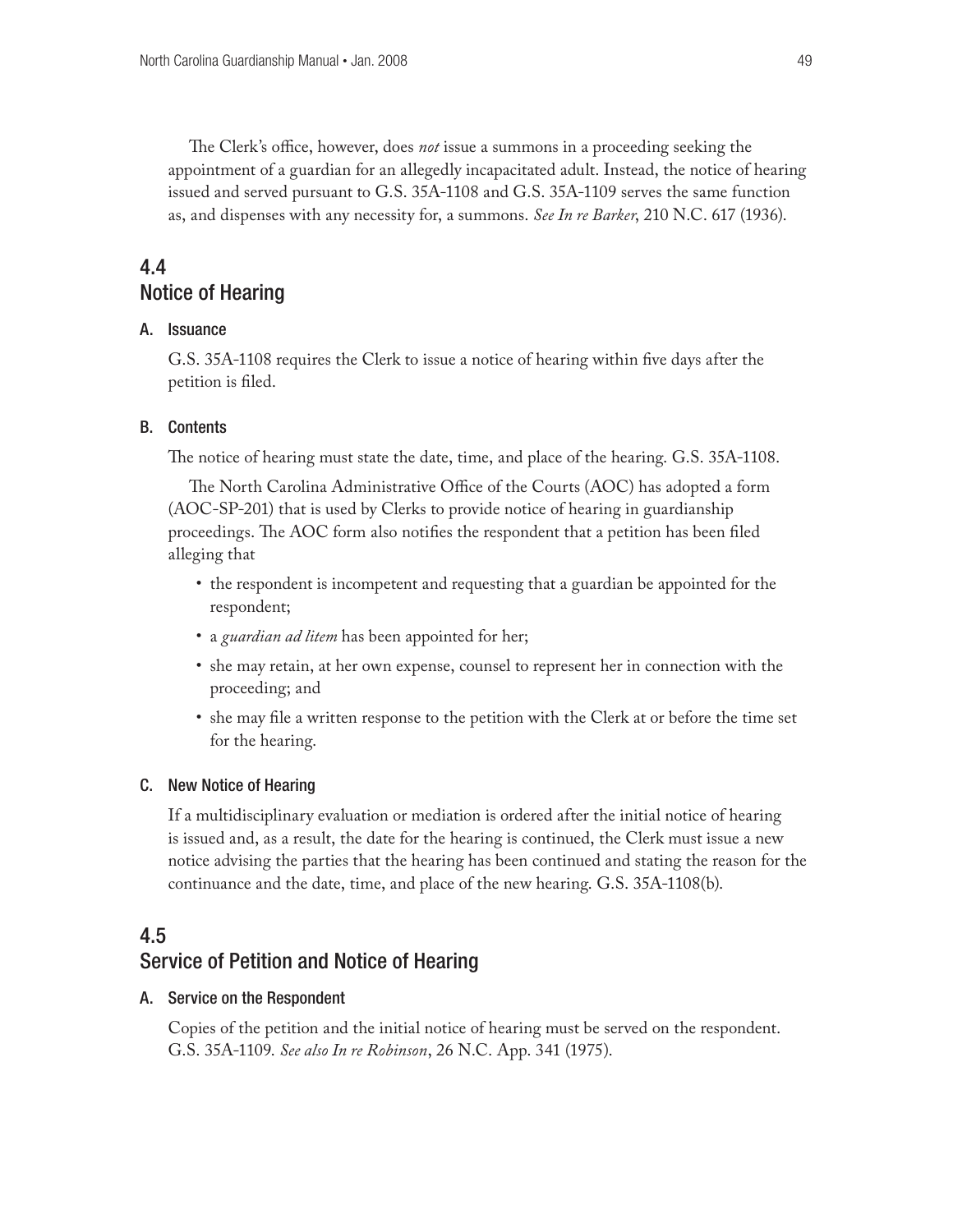*Service by sheriff or other authorized person.* If the respondent is served in North Carolina, the petition and notice of hearing must be served by the sheriff of the county in which the respondent is served or by some other person duly authorized by law to serve the petition and notice. G.S. 35A-1109; N.C. R. Civ. P. Rule 4(a). If the respondent is served outside North Carolina, the petition and notice may be served by any person who is at least twenty-one years of age, is not a party to the proceeding, and is duly authorized to serve the petition and notice under the law of the state in which service is made. N.C. R. Civ. P. Rule 4(a).

In North Carolina, a sheriff must serve the petition and notice without advance payment of the fee for service. G.S. 35A-1109.

*Personal service.* Copies of the petition and initial notice of hearing must be served on the respondent by giving them personally to the respondent. G.S. 35A-1109. The petition and initial notice of hearing may *not* be served on the respondent by other means, such as leaving copies of the petition and notice with a person of suitable age and discretion residing at the respondent's dwelling house or usual place of abode, delivering them to the respondent's agent, sending them to the respondent by registered or certified mail or through a designated delivery service or the Postal Service's signature confirmation service, or serving the respondent's counsel or *guardian ad litem*.

*Practice Note:* The respondent's counsel or *guardian ad litem* may *not* waive personal service of the petition and notice of hearing on the respondent or accept service of the petition and notice of hearing on behalf of the respondent.

*Timing of service.* The petition and notice must be served on the respondent at least ten days before the date of the hearing regarding the respondent's alleged incapacity. G.S. 35A-1108(a).

*Return of service.* When the sheriff serves the petition and notice of hearing on the respondent in North Carolina, the sheriff files a return of service (side two of AOC-SP-201) noting the date, time, and address at which the respondent was served.

#### B. Service on the Respondent's Counsel or *Guardian ad Litem*

G.S. 35A-1109 also requires that the respondent's counsel or *guardian ad litem* be served with the petition and initial notice of hearing pursuant to N.C. R. Civ. P. Rule 4(j).

#### C. Service on the Respondent's Next of Kin and Other Interested Persons

The petitioner must send copies of the petition and initial notice of hearing to the respondent's next of kin and to any other persons designated by the Clerk by first-class mail within five days after filing the petition and file an affidavit of mailing or certificate of acceptance of notice (AOC-SP-207) with the Clerk. G.S. 35A-1109.

"Next of kin" probably means the person or persons who are most closely related by blood, adoption, or marriage to the respondent (for example, the respondent's spouse or, if the respondent is not married, the respondent's children, or, if the respondent is unmarried and does not have any children, the respondent's parents). *See In re Bry*ant, 116 N.C. App. 329 (1994).